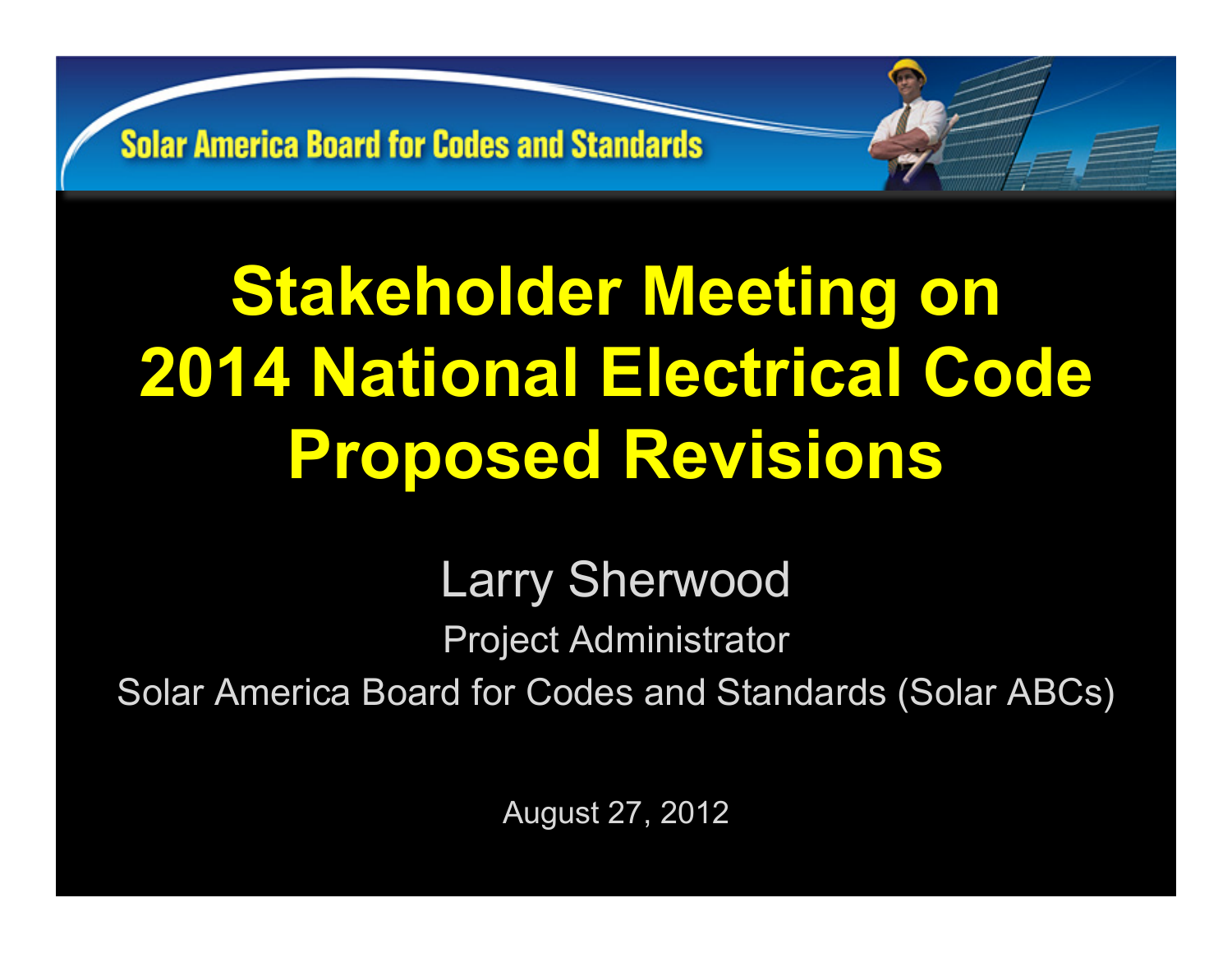#### **Solar ABCs**

Solar ABCs is a collaborative effort among experts to provide coordinated recommendations to codes and standards making bodies for existing and new solar technologies.

Acknowledgement

*This material is based upon work supported by the Department of Energy under Award Number DE-FC36-07GO17034.*

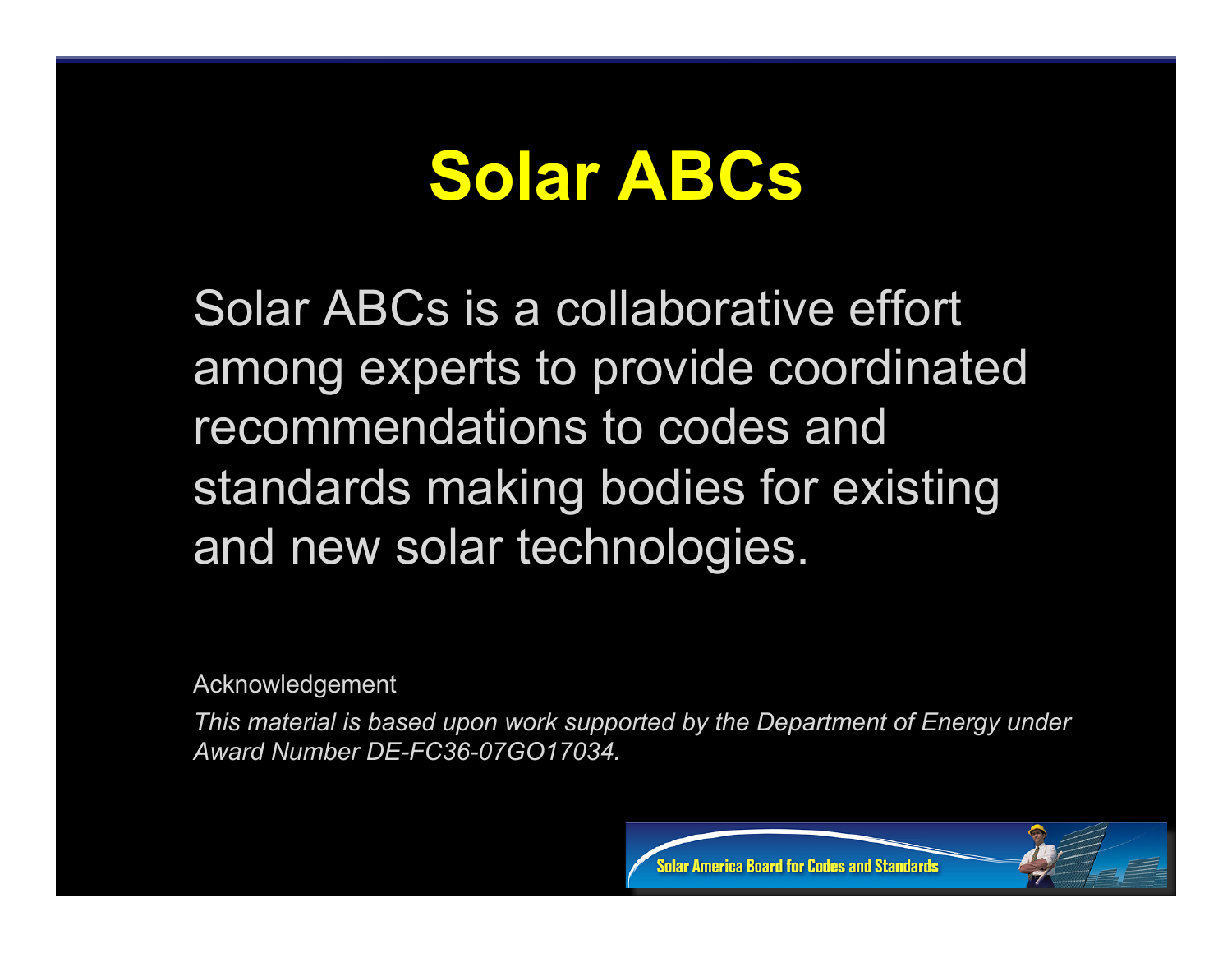## Solar ABCs *High Priority* Safety Issues

- Grounding
- Ground Fault Detection Blindspot
- Fire Classification Rating for Modules and Systems



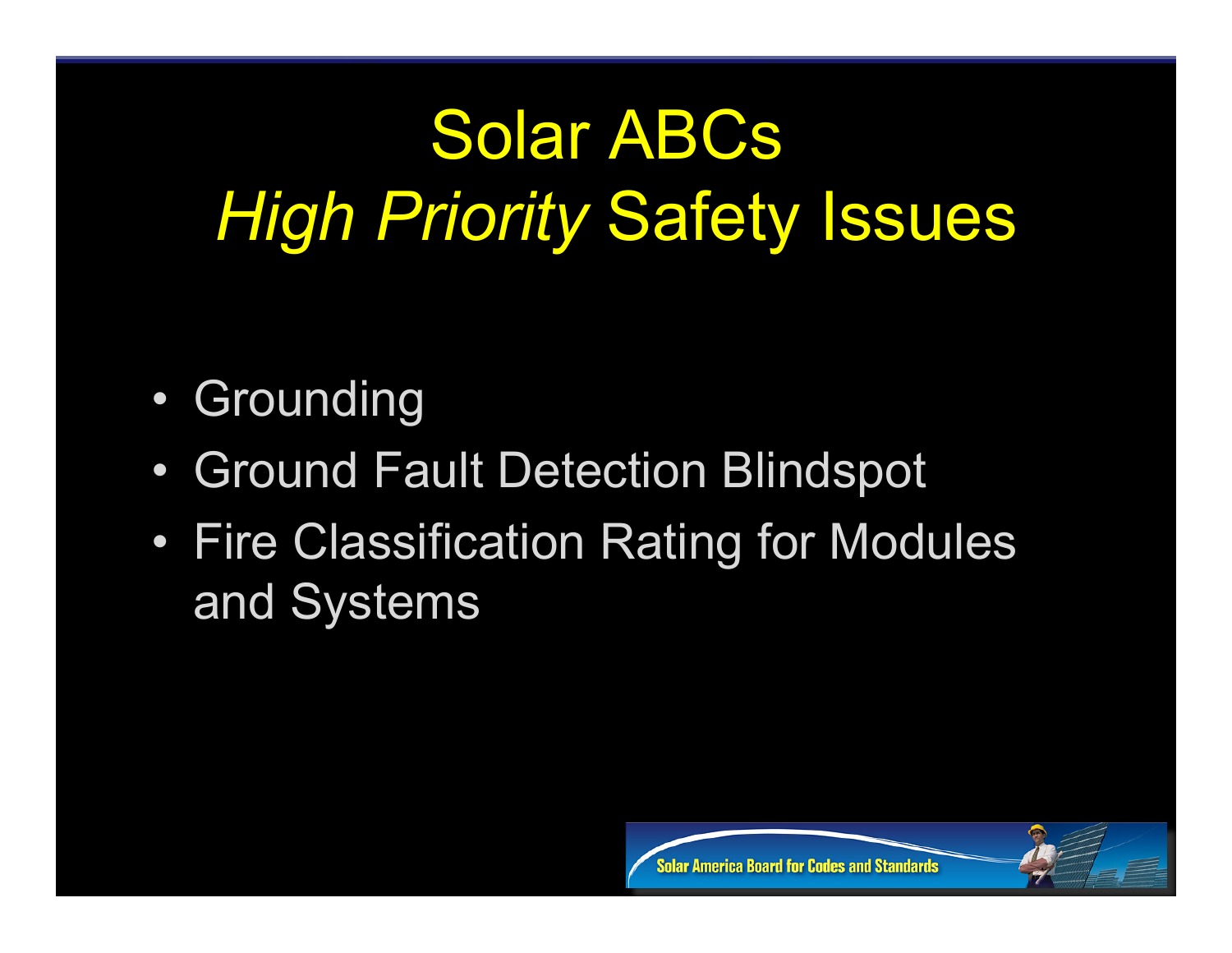#### Solar ABCs Support for NEC

- Convene this meeting to facilitate broad Stakeholder input
- Provide direct funding for key individuals active in the process of *NEC* revisions:
	- Bill Brooks
	- John Wiles
- Related Studies and Activities as Follows:

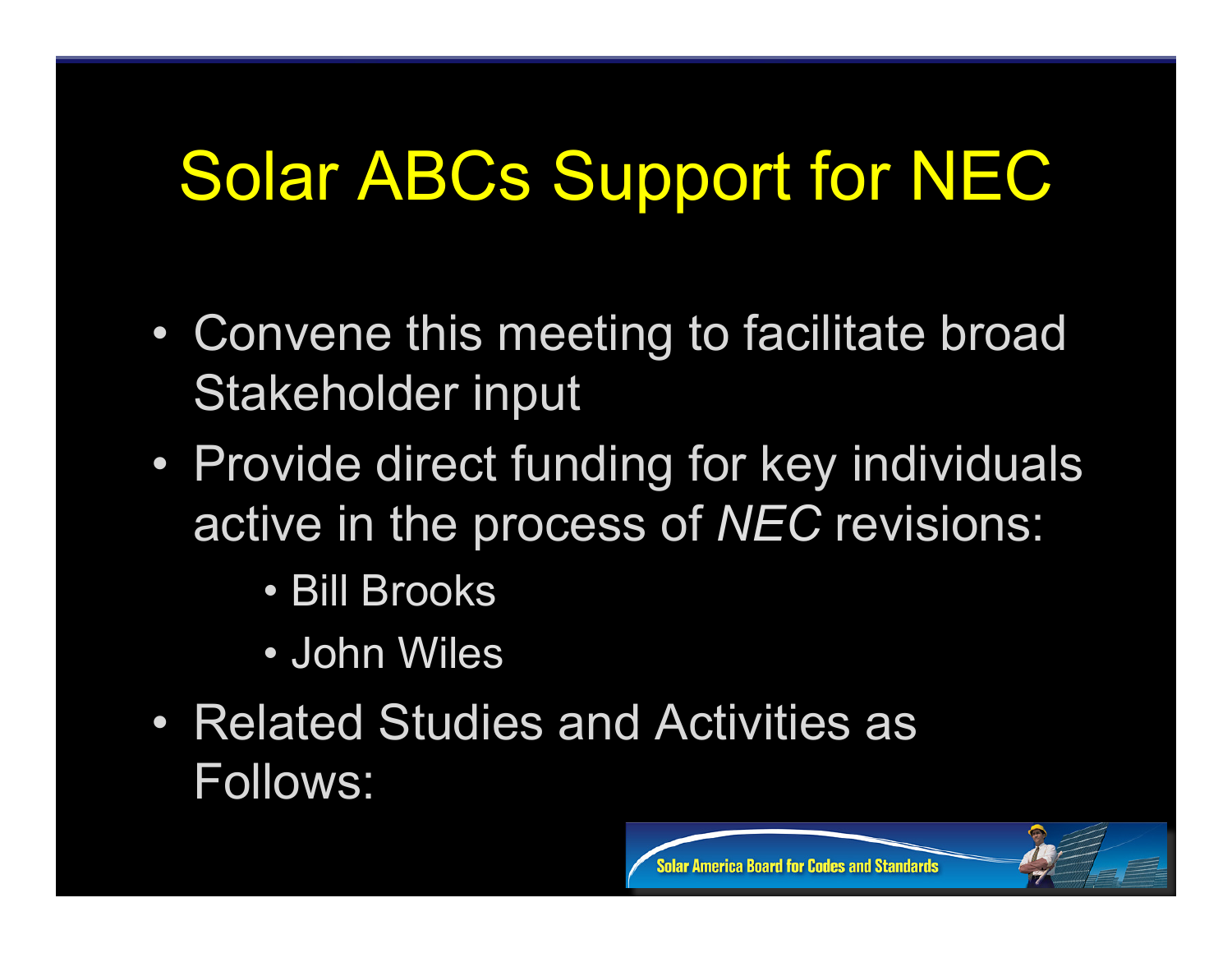## **Grounding PV Modules**

- Recommendations for changes to standards to respond to two problems:
	- Limited number of approved grounding methods
	- Lack of confidence in the reliability of existing approved grounding methods



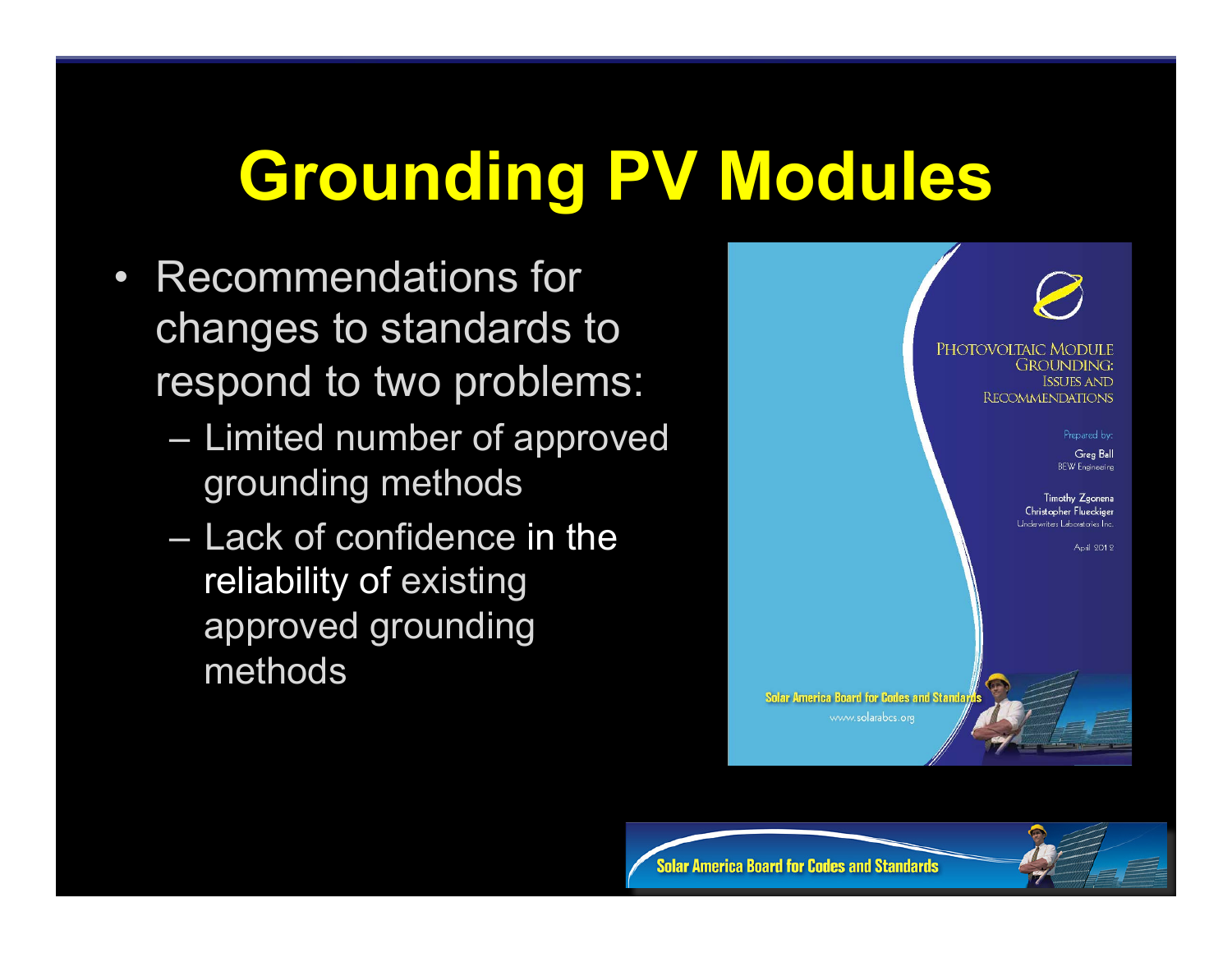### **PV System Grounding**

- *NEC* requirements are complex
- Clarifies requirements
- Suggests appropriate grounding configurations
- Will be published Q3 2012



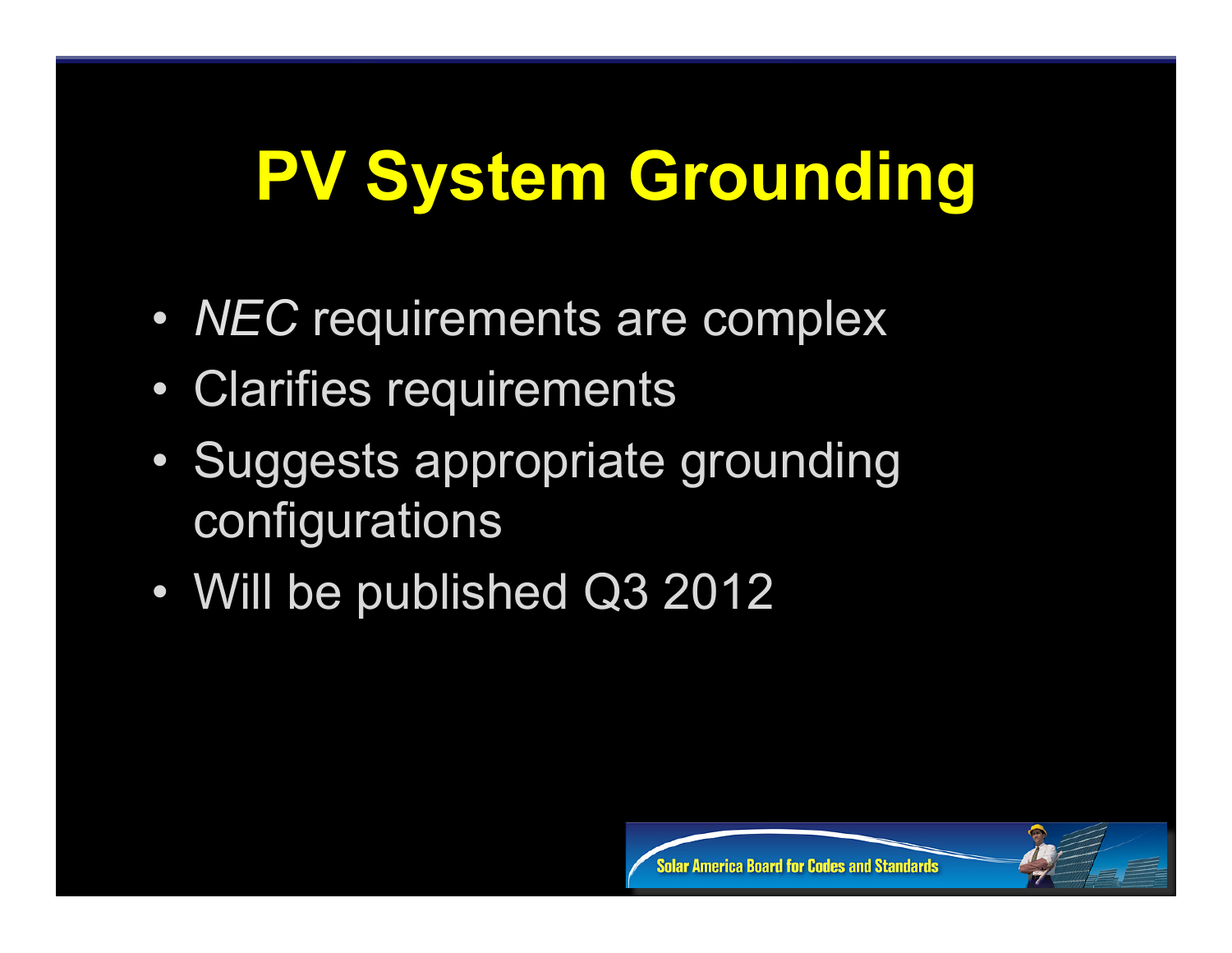### **Additional Grounding Report in Development**

• Corrosion Issues



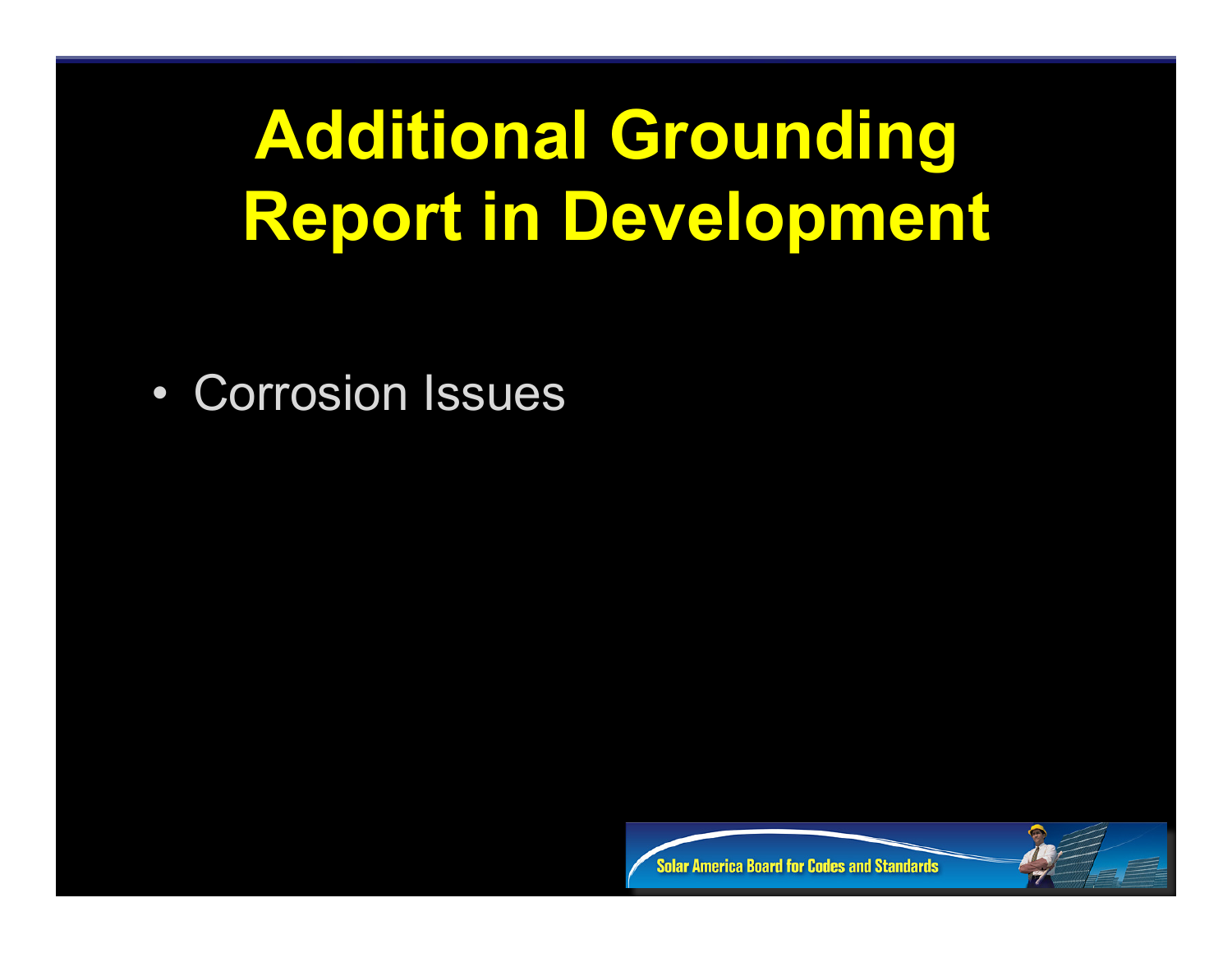#### Ground-Fault Protection Blindspot

Recent fires on large PV Systems have had similar origins •April 5, 2008 – Bakersfield, California •April 16, 2011 – Mount Holly, NC •Others

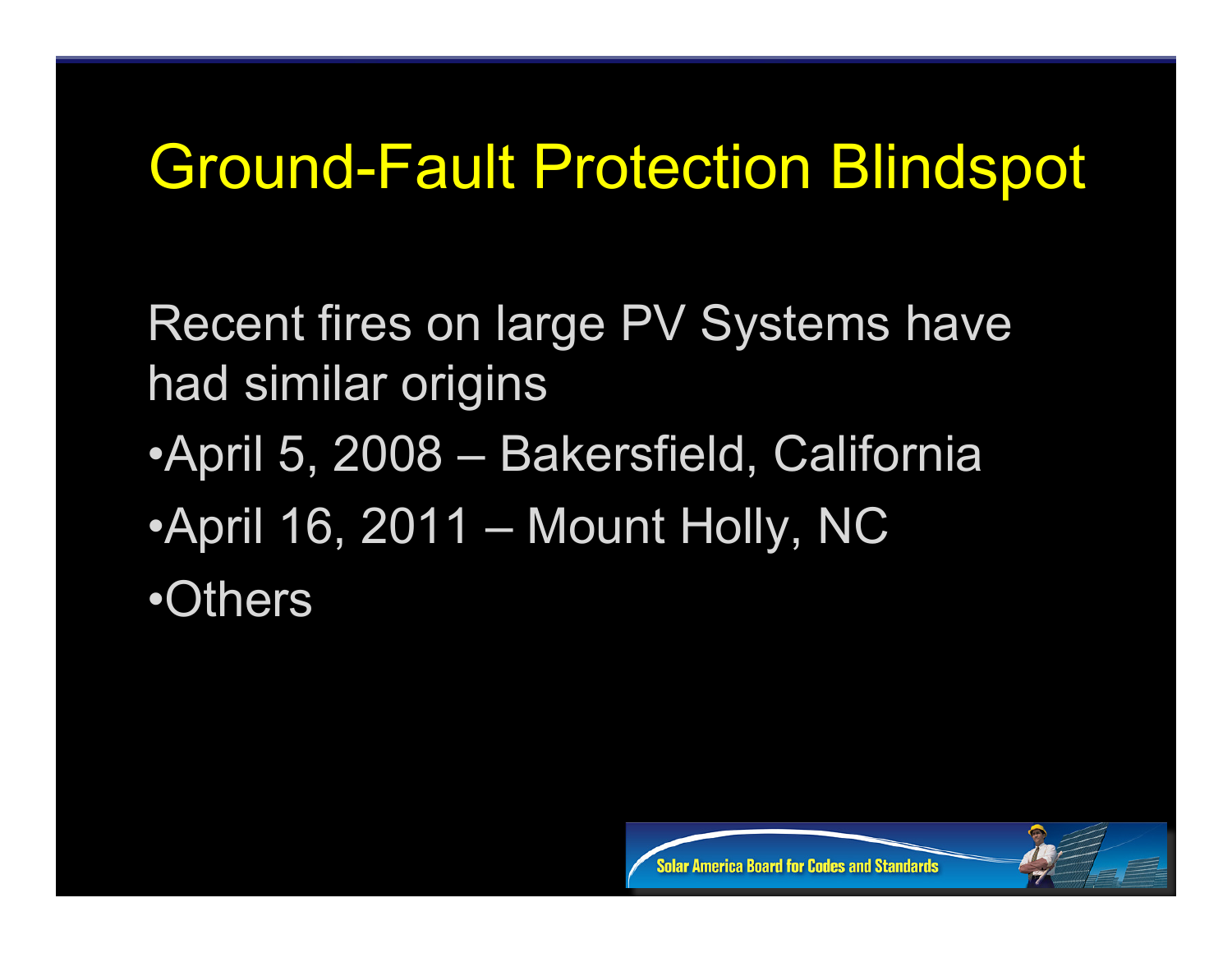#### Solar ABCs White Paper

- Describes problem
- Identifies potential mitigation strategies



**Solar America Board for Codes and Standards** 

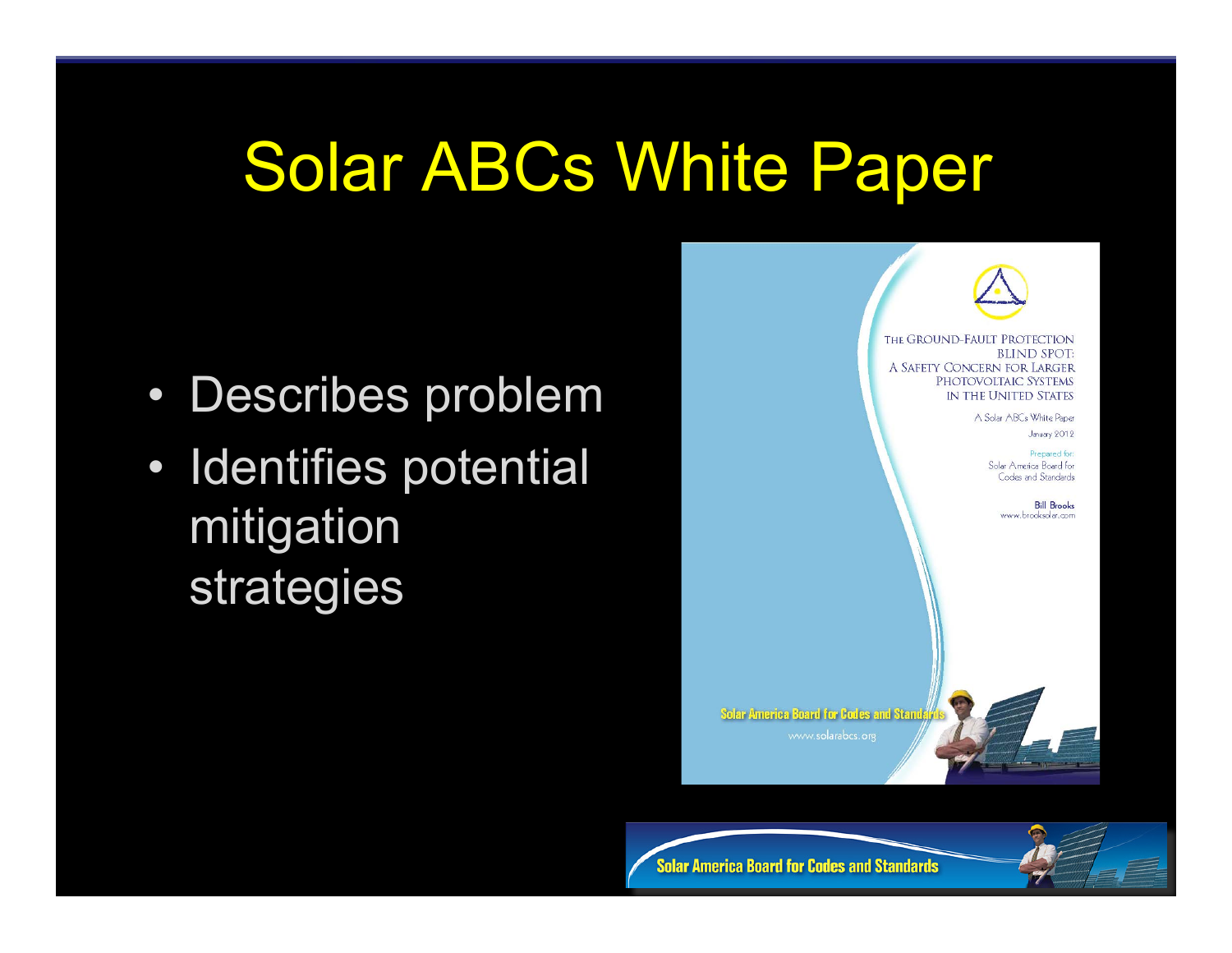#### Solar ABCs Project

- Research (almost complete)
	- Characterize leakage currents
	- Determine the conditions where existing ground-fault protection is inadequate
- Report with Recommendations (early 2013)

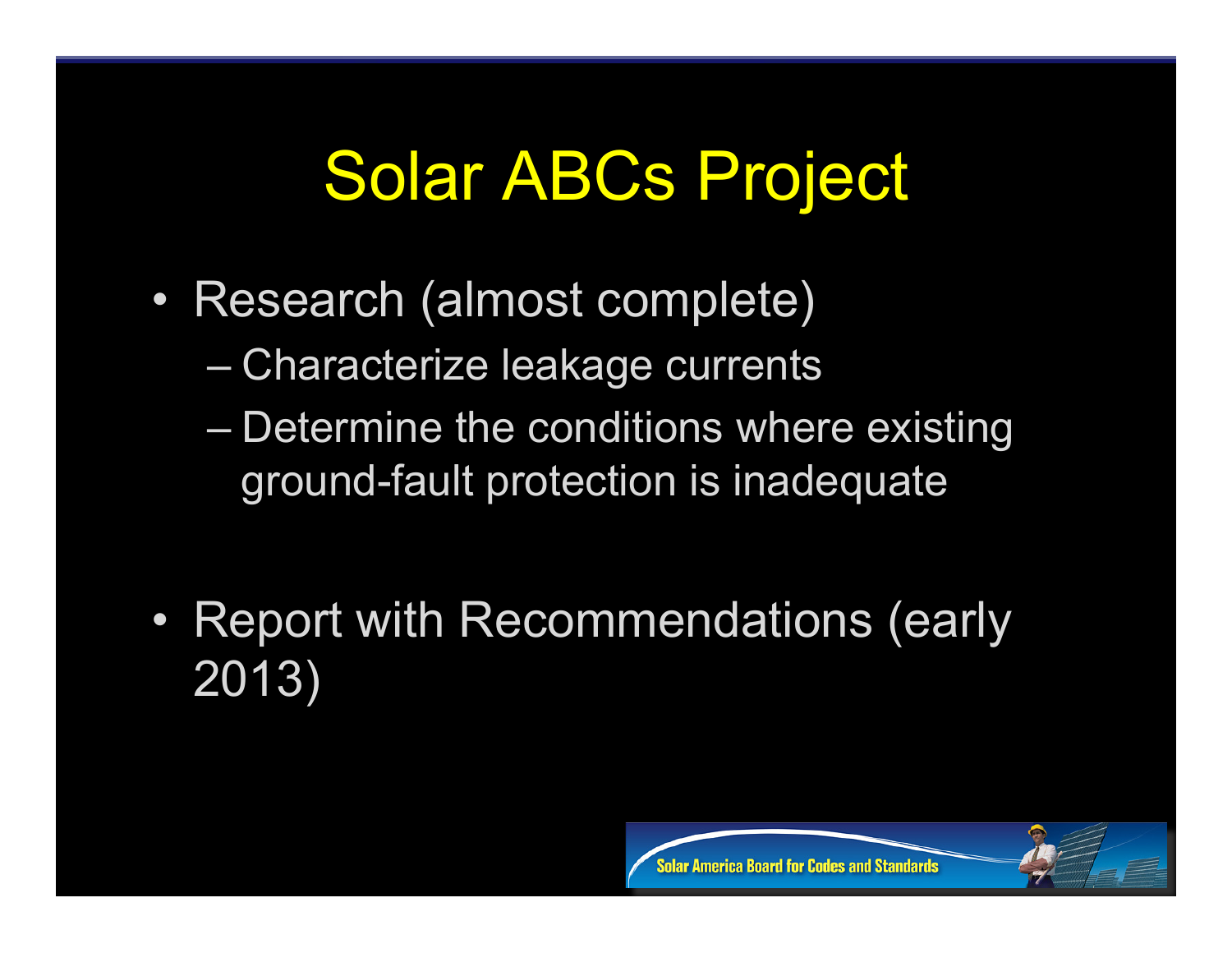## **Opportunities for Involvement in Solar ABCs**

- Quarterly Newsletter
- Stakeholder Meetings and Webinars
- Comment on draft Reports and other documents

http://www.solarabcs.org